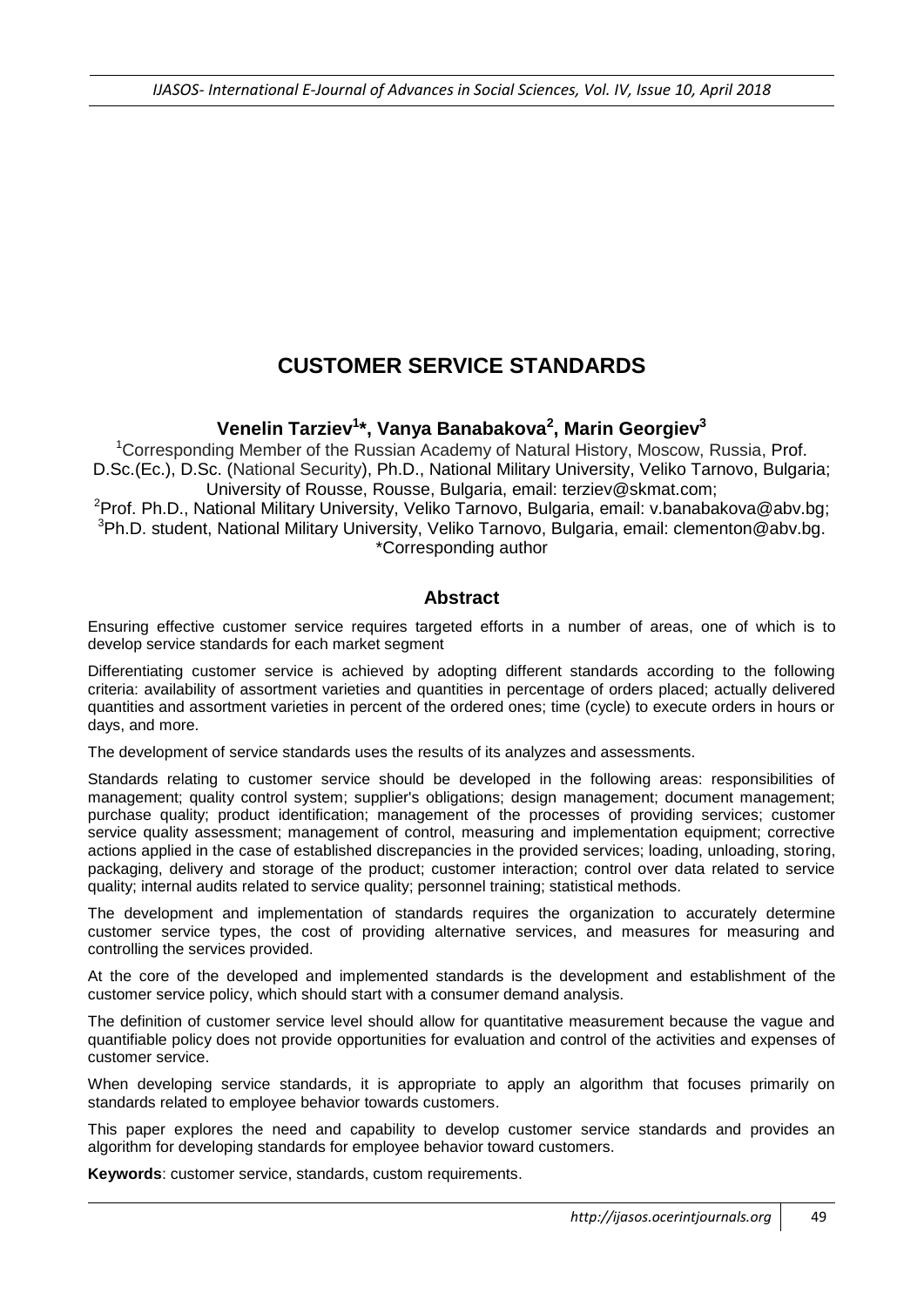#### **1 INTRODUCTION**

Ensuring effective customer service requires targeted efforts in a number of areas, one of which is to develop service standards for each market segment (Banabakova, 2013, p. 20)

Customer serving standards are defined parameters that have a quantitative expression. They are valid for a longer period of time, they are pre-bid and refer to all customers in a given category (if the organization has adopted a system for categorizing their customers). They facilitate the execution of orders and related procedures. Standards serve to plan the necessary conditions, operations and procedures, as well as to conclude long-term contracts with permanent clients for their service.

According to Naydenov, service standards include a description of the customer's desired service, the operations that staff should perform and the way they are performed. They should also contain criteria for assessing the quality of work of the staff. The evaluation is carried out by comparing the requirements of the standard with the actual results (Naydenov,1999, p. 105)

The purpose of this study is to investigate the need and capability to develop customer service standards and to propose an algorithm for developing standards related to employee behavior towards customers.

#### **2 DEVELOPING CUSTOMER SERVICE STANDARDS**

Differentiating customer service is achieved by adopting different standards according to the following criteria: (Vasileva, 2002, p. 299]

- availability of assortment varieties and quantities in percentage from orders placed;
- quantities actually delivered and assortment varieties in percentage to the ordered ones;
- time (cycle) to execute orders in hours or days, and more.

The development of service standards uses the results of its analyzes and assessments. Service standardization is an activity of unifying plans, processes, planning system, data exchange system, document turnover, cargo units, commercial and transport packaging, etc. Good practices are regulated in standards (ISO international standards) 4, 211-216] Standards relating to customer service should be developed in the following areas: responsibilities of management; quality control system; supplier's obligations; design management; document management; purchase quality; product identification; management of the processes of providing services; customer service quality assessment; management of control, measuring and implementation equipment; corrective actions applied in the case of established discrepancies in the provided services; loading, unloading, storing, packaging, supply and storage of the product; customer interaction; control over data related to service quality; internal audits related to service quality; personnel training; statistical methods.

From a methodological point of view, ISO standards answer the question of what needs to be done to ensure a high level of service, and the question of how to do so is the TQM (Total Quality Management) concept. The latter is geared to improving service when a certain level has already been reached and the implementation of ISO 9000 standards is aimed at reducing the likelihood of deviations. As a result, they complement each other in order to achieve a unified goal, but at different stages of the enterprise's business to provide the necessary level of customer service. The development of ISO 9000 and TQM-based methods is linked to the possibility of integrating the two approaches (Table 1).

| Elements                                    | Importance for the concept |             |
|---------------------------------------------|----------------------------|-------------|
|                                             | <b>ISO 9000</b>            | <b>TQM</b>  |
| Leading role of management                  | Great                      | Great       |
| <b>Creating Workgroups</b>                  | App. Medium                | Great       |
| Methods and Instruments                     | App. Medium                | Great       |
| Guideline Guidance                          | Medium                     | Голяма      |
| <b>Official Quality Standards</b>           | Great                      | App. Medium |
| <b>Integrated Quality System</b>            | Great                      | App. Medium |
| Employee Involvement, Credentials, Training | Medium                     | Great       |

The development and implementation of standards requires the organization to accurately determine customer service types, the cost of providing alternative services, and measures for measuring and controlling the services provided (Ivanov, Zhelezarov, 1999, pp. 128).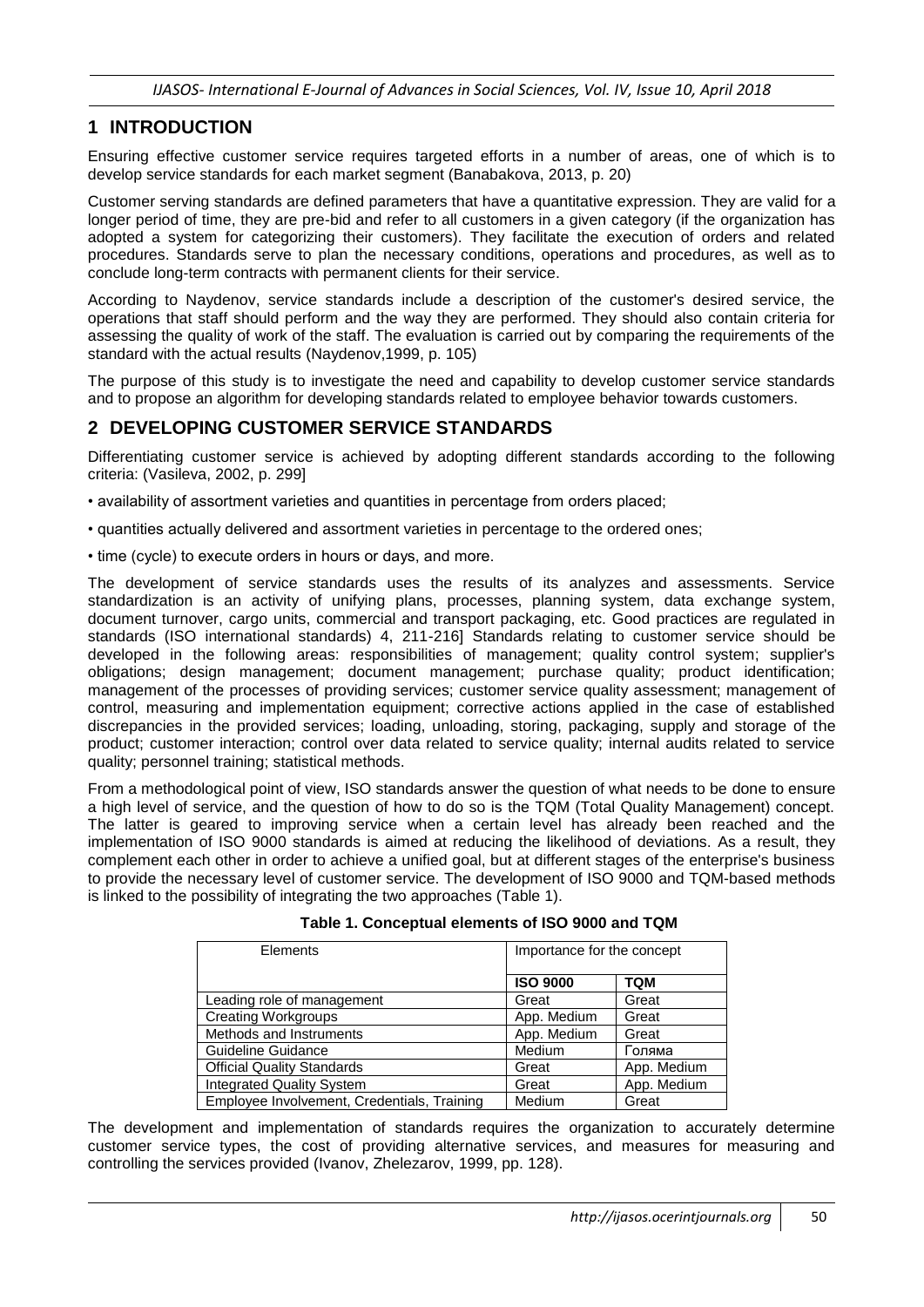A key element is the analysis of the target market segment, the specific customers, the product (service) / product line, customer service levels, cost, measurement and control over the application of the standards.

At the core of the developed and implemented standards is the development and establishment of the customer service policy, which should start with a consumer demand analysis. It must also take into account the interchangeability of products and the number and characteristics of competitors, as this determines not only the relationship between the organization and customers but also its sales. The need to maintain large stocks and / or use additional transport is the greater the lower the degree of interchangeability of products. The organization should fairly accurately determine customer behavior when needed to fill depleted stocks of specific products as a whole and for the different regional markets.

The consequences of stock depletion are not the same for all customers. They are to a large extent determined by the size of the customer and / or the volume of supplies. Losses in such cases are much greater when dealing with large customers and large deliveries, and this proves to be sufficient basis for implementing a different service policy. In this context, it is often practiced to divide customers by importance into different groups using the ABC analysis method. In the process of conducting these analyzes, specific customer requirements (eg, specific delivery dates) need to be precisely established to accommodate the service. Service policy should be tailored to the current competitive level of service on the market, as lowerlevel tactics places the organization at a disadvantage. However, this also depends on its ability to provide better service at costs that will not significantly affect price competitiveness.

Defining the level of customer service should allow for quantitative measurement because tasks such as "ninety percent customer satisfaction" that are pledged in service policy are not easily measurable and therefore difficult to achieve and control. The ambiguous and not easilily quantifiable policy does not provide opportunities to evaluate and control the activities and costs of customer service. In this respect, quantifiable and traceable indicators and targets for each customer service element should be formulated and quantified in service standards, which can be in the following directions:

• Product availability - usually measured in terms of saturation with a specific product (stock availability percentage) or order execution (stock performance percentage). In the standard for this element, time availability can also be combined to make a measure, such as "ninety-five percent of orders to be delivered on time and in full". Product availability is a critical element of service. Therefore, it is recommended that the company has standards for the number and percentage of correctly executed orders over a certain period of time.

• Order cycle length - It is one of the most frequently treated elements in service standards. It is usually formulated as a percentage of orders executed for a certain number of days after receipt - for example, "ninety-five percent of deliveries made within three days of receipt of the order". To determine the compliance of time standards with customer needs, managers plan cumulative distributions on actual delivery times and compare them with policy-based policies - for example, if 90% of deliveries within the three days of receipt of the order, the market and customer information for orders received is analyzed to determine how many orders were delivered on time and how much later.

• Flexibility of the logistics system - Defined in service standards as an organization's ability to respond to special customer needs - for example, organizing very fast shipments when needed. In such cases, tasks are specified in the relevant standard, such as "95% feasibility of fast orders in accordance with customer instructions".

• The information security of the logistics system - It is extremely important for customers. In this regard, the company can formulate its information policy in a relevant standard based on user requirements. The availability of such a standard also facilitates the process of controlling the quality of information of the logistics system.

• Miscarriages in the logistics system - The organization should be able to control and quickly eliminate any deviation with a negative effect on the customer - for example, if a shipment is damaged and can not be used by the customer. Reposting required products requires extra time and is associated with additional costs, which reduces service levels and increases costs. The situation is similar in the case of incorrect invoices as it makes it difficult to establish the amount due.

• After sales support and service - It is an important part of the development of logistics - for example, equipment assembly, complete supply of spare parts and others. In this direction, standards should be set, mainly for the time of delivery of the required spare parts, by formulating real measurable tasks, eg "95% of all requested spare parts will be delivered on the day of the order".

In the practical realization of the standardization of the customer service there are also some features: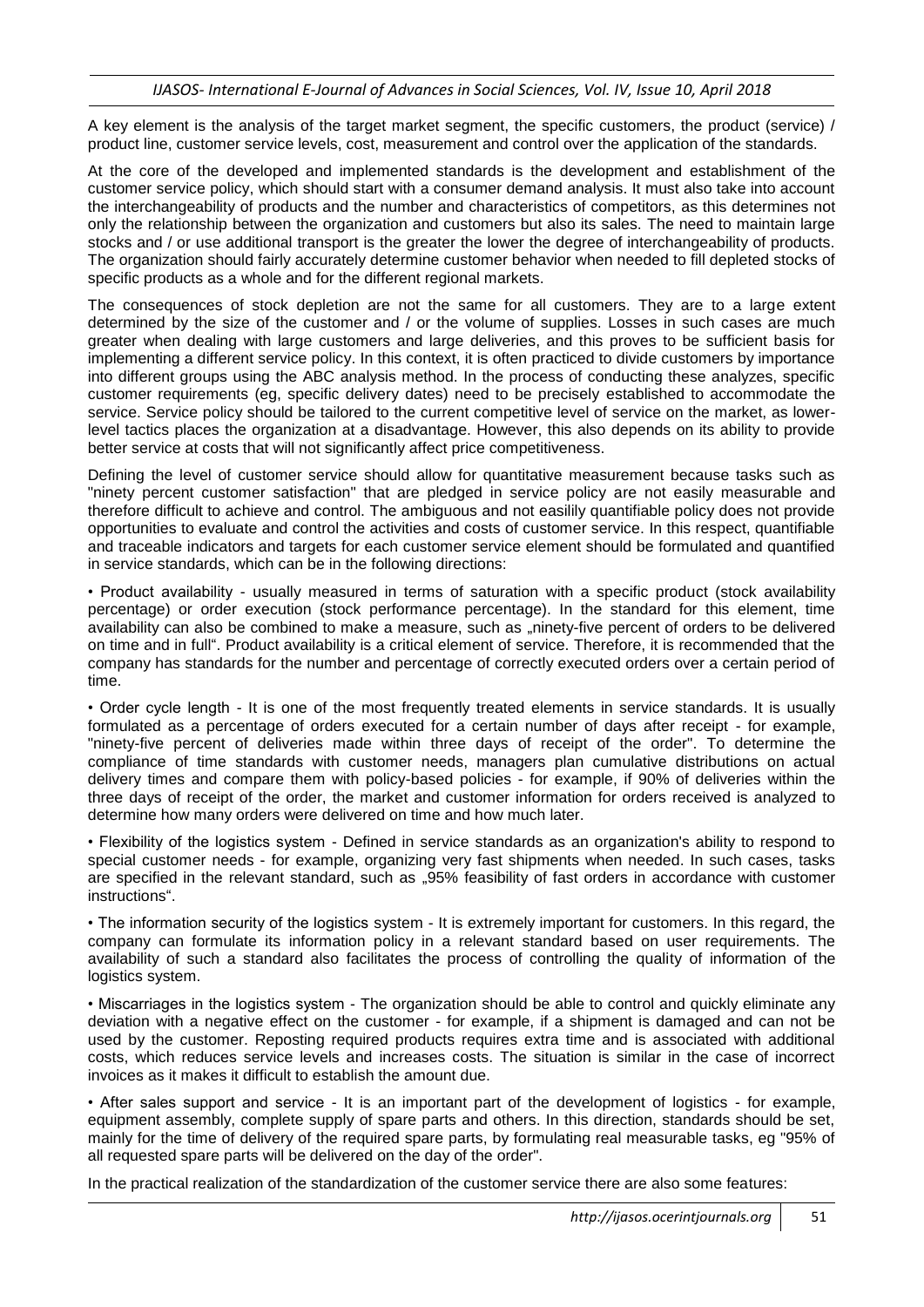First, the parameters set in the standards should be realistically achievable but not too low. It is necessary for the standard to contribute to the effective realization of the existing and potential competitive advantages of the organization.

Second, it is often recommended that service standards be pursued at a level of 100%. This should only be perceived as a philosophy and an ideal, since setting levels below 100% do not stimulate improvements (Ivanov, Zhelezarov, 1999, pp. 202)

Thirdly, it is advisable that the organization's policy and standards of service be formed and established in close interaction with customers through consultation with them. Practice shows that the best approach is that organizational policy and service standards are open to customers.

Fourthly, the development of procedures for measuring and controlling levels and standards of customer service is a basic prerequisite. Using techniques such as statistical methods of control, maintaining feedback, and undertaking corrective actions are essential to success. If customer service standards are ineffective, the organization should not hesitate to correct or remove them.

It should also be noted that the procurement of raw materials of organizations, as a whole, necessitates reaching almost one hundred percent of service levels because costs related to the depletion of commodity stocks are almost always less than the costs of exhausting stocks of raw materials. In such situations, opportunities are usually sought for replacing raw materials with others. Often, however, the following is observed:

• The short periods for carrying out specific production activities do not allow them;

• A number of raw materials are strictly specialized and specific, their suppliers are limited and replacements are impossible;

• Specific technical and technological requirements make it very difficult for trouble-free replacement.

In this sense, any breach of supply activities may have significant negative consequences for customers (manufacturing enterprises), especially if the depletion of stocks is prolonged. Obviously, the cost of depletion of supply stocks is very high, which requires additional effort on the movement and storage of raw materials. The depletion of stocks of raw materials is linked to causing multiple negative internal and organizational effects - mainly triggering a chain reaction, as the depletion of stocks of raw materials in an enterprise creates problems for the others in the technological chain.

#### **3 ALGORITHM FOR THE DEVELOPMENT OF THE STANDARDS CONNECTED WITH THE CONDUCT OF OFFICIALS/EMPLOEES TO CUSTOMERS**

When developing service standards in our opinion, it is advisable to apply the following algorithm, which focuses primarily on standards related to employee behavior towards customers: (Golubin, 2007, pp. 65- 171)

First. Field of application.

Defining the need to create service standards. This need may arise in the following circumstances:

• when the business is related to direct communication with the end user in the context of an intensifying competitive market struggle, whereby pricing policy, the quality of the goods or service being sold and the level of service in the organizations are almost the same. The organization should distinguish itself from its competitors with its approach to customers in order to attract and retain the attention of the desired category of customers;

• When expensive and prestigious products are offered which in themselves require a well- thought approach, representation, delivery and aftercare;

• when the organization has several subdivisions and strives to impose an equally good, familiar and customary style of service regardless of the remoteness of the site from the head office;

• when the aim is to ensure fast and quality control of the high level of service. The tremendous advantage of implementing standards is that they already set those values, which should match the behavior of vendors.

Second. Features of Conversion.

Service standards should be implemented in a comprehensive manner. It is expedient to apply the following ways to implement management elements that provide efficiency:

• preparation of the exact description of the behavior, based on the service standards;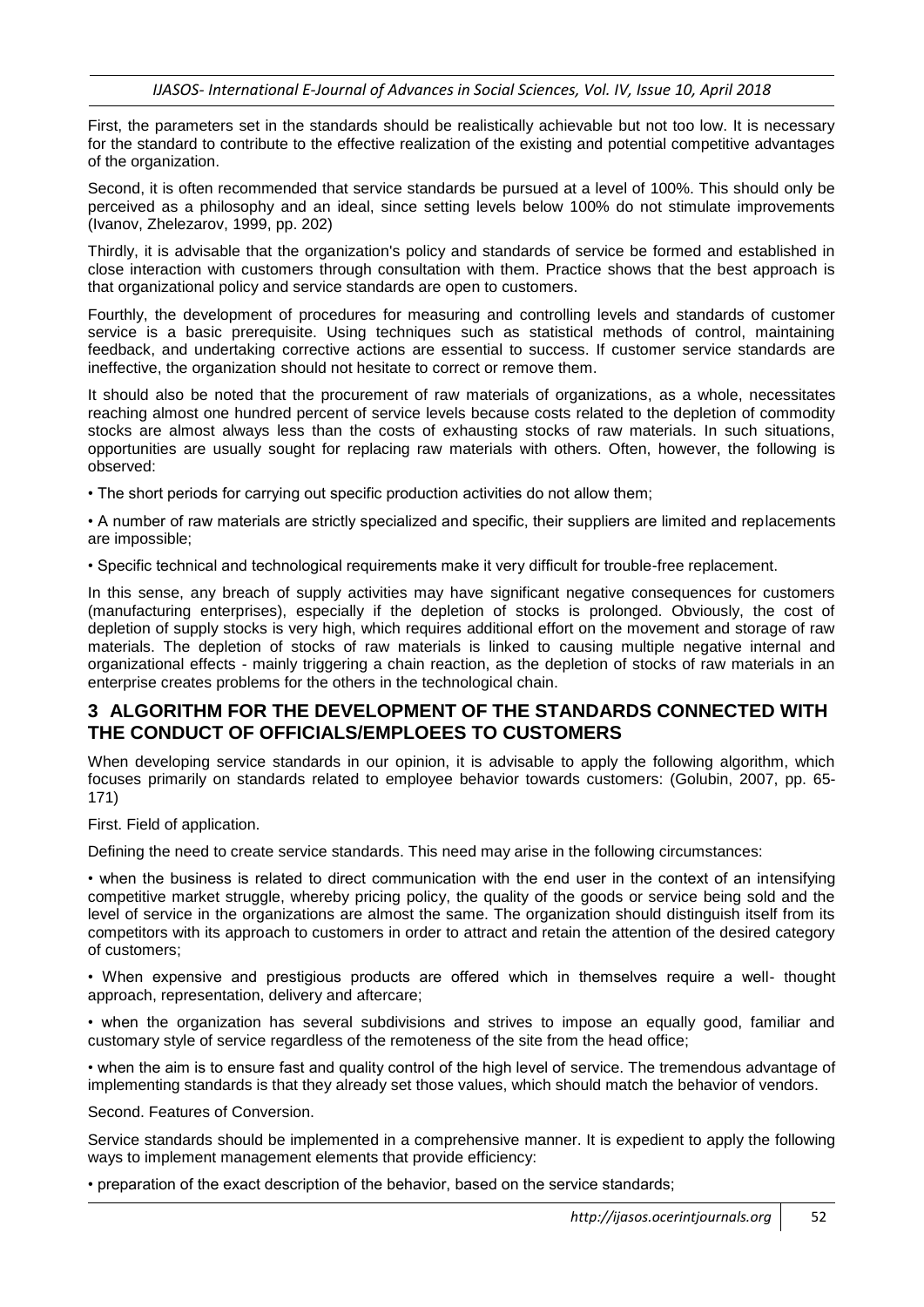- training of employees for work habits in accordance with the developed standards;
- Training of specialists managing personnel, to be in line with standards;
- developing a control system to monitor whether employees' actions are in line with standards;

• development of a system for motivation and stimulation of the personnel, who have mastered the standards of service;

• implementing samples - preparation of all documentation (provisions, instructions, quick reference lists) for managers and contractors based on service standards.

Third. Preparation of organizational standards of service.

Stage 1. Description of the employee's actions when interacting with the client.

Task - to prepare an accurate description of the employee's actions based on the relevant service standard sections: telephone conversation; greeting; conducting a dialogue; exit from a prolonged conversation; communication with an inadequate client; arranging accounts with the customer; re-visit (standards of conduct with standing clients); goodbye; behavior of staff in conflict situations.

Order to develop standards:

• Placing a task by the client.

• Surveillance of successful clients' work with the aim of describing the principle consistency of the actions of the employees in the organization (Zhelezarov, 2006).

• Making inquiries among client specialists to clarify opinions on optimal action in line with service standards.

• Conduct a training or seminar with key organizational staff to appraise the standards developed and optimize them.

- Describing the standards in a form for the principle sequence of actions.
- Meeting the project initiators with the clients to reconcile the developed standards.
- Specification of standards with customer wishes.
- Validation of the developed standards.

The result of this stage is the elaboration of a methodical tool describing the actions of the commercial specialist in accordance with the indicated sections of the standard.

Stage 2. Development of a system for controlling the compliance of the employees' behavior with the accepted standards for customer service.

Task - Define a system for obtaining objective information (control) about employees' actions and define a circle of people between the employees in the organization who are responsible for implementing customer service standards.

Order to develop control system:

• Determination of the control criteria, based on the correspondence between the work of the customer care specialist and the service standards.

• Identify a sufficient number of methods for obtaining information to ensure control.

• Development of reporting documentation forms (Letters and Quick Check Lists) for the performance of the functions of control and evaluation of the actions of the specialists.

• Description of actions to assure the objectivity of evaluations of responsible professionals on the control and implementation of the developed standards.

• Description of the control procedure.

- Compiling layouts for the control system in line with customer service standards.
- Conducting a mini-seminar to coordinate the main control points with the specialists responsible for it.

The outcome of this stage should be the development of the Control System Rules.

Stage 3. Changing the motivation of the professionals responsible for the implementation of the standards.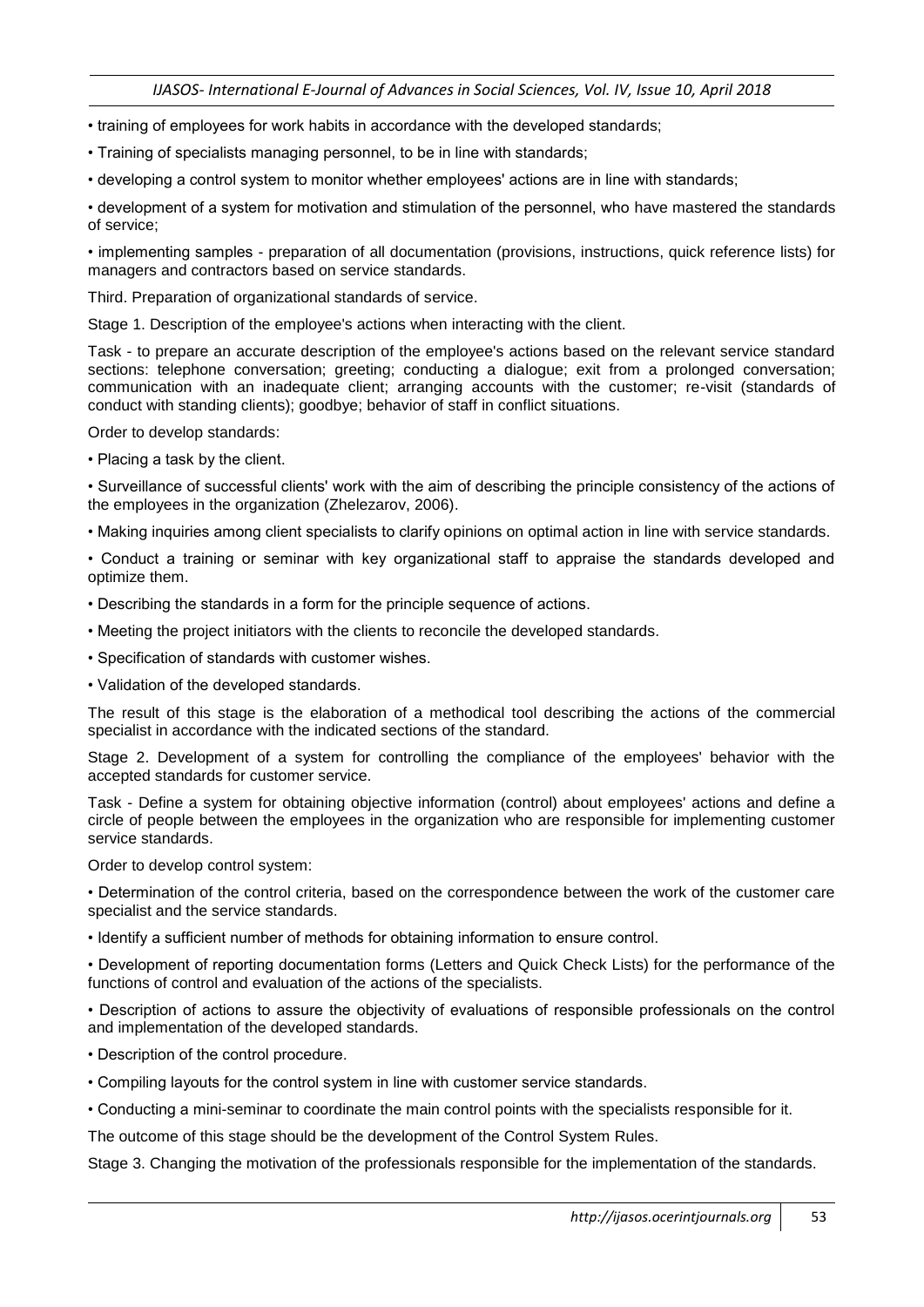Task - to incorporate into the motivation system elements that stimulate the actions of the specialists in the company according to the developed standards (Weeraratne, 2016).

Modification of the motivation system:

• All job descriptions are required to include the control of the compliance of employee behavior with service standards.

- Identify and validate incentive rates for those who comply with the standards, but also fines for violations.
- Establish a new pay system.
- Develop and validate incentive rules.

The result of this stage should be Rules for the system for motivation and stimulation of the trade specialists in accordance with the new standards

Stage 4. Implementation of the developed standards.

Task - to explain to staff the appropriateness of adhering to accepted standards. Minimize resistance to change and speed up the process of implementing standards.

Order for implementation of developed standards:

• Conduct meetings with responsible persons to explain the need for strict compliance with the established standards by the employees of the organization. Explain the essence of innovation, give instructions for the actions of those responsible, and clearly outline the sphere of their responsibilities, the level of authority and the resources they can dispose of in their tasks. Answer all questions.

- Some points in customer service standards may be added.
- The result should be focusing on the ability to work with clients in line with accepted standards.

On the basis of this study, the following conclusions are highlighted:

• Standards relating to customer service should be developed in the following areas: responsibilities of management; quality control system; supplier's obligations; design management; document management; purchase quality; product identification; management of the processes of providing services; customer service quality assessment; management of control, measuring and implementation equipment; corrective actions applied in the case of established discrepancies in the provided services; loading, unloading, storing, packaging, supply and storage of the product; customer interaction; control over data related to service quality; internal audits related to service quality; personnel training; statistical methods.

• The basis for the developed and implemented standards is the development and establishment of the customer service policy, which should start with the analysis of consumer demand. It must also take into account the interchangeability of products and the number and characteristics of competitors, as this determines not only the relationship between the organization and customers but also its sales.

• Quantifiable and traceable metrics and targets for each customer service element should be formulated and embedded in service standards.

• In developing service standards, it is appropriate to apply an algorithm that focuses primarily on employee behavior standards for customers, which includes four stages with the appropriate tasks and order for developing the standards.

In conclusion, ensuring quality customer service requires the development and deployment of standards that require the organization to accurately determine customer service levels, the cost of providing alternative services, and the measurement and control measures for the services provided.

#### **REFERENCE LIST**

Banabakova, V. (2013). Logistics as a source of competitive advantages - views and fragmentation. Secondary School of Economics, Veliko Tarnovo, p. 20.

Naydenov, N. (1999). International Marketing. Analysis, strategies, realization. IM "Holding". S., p. 105.